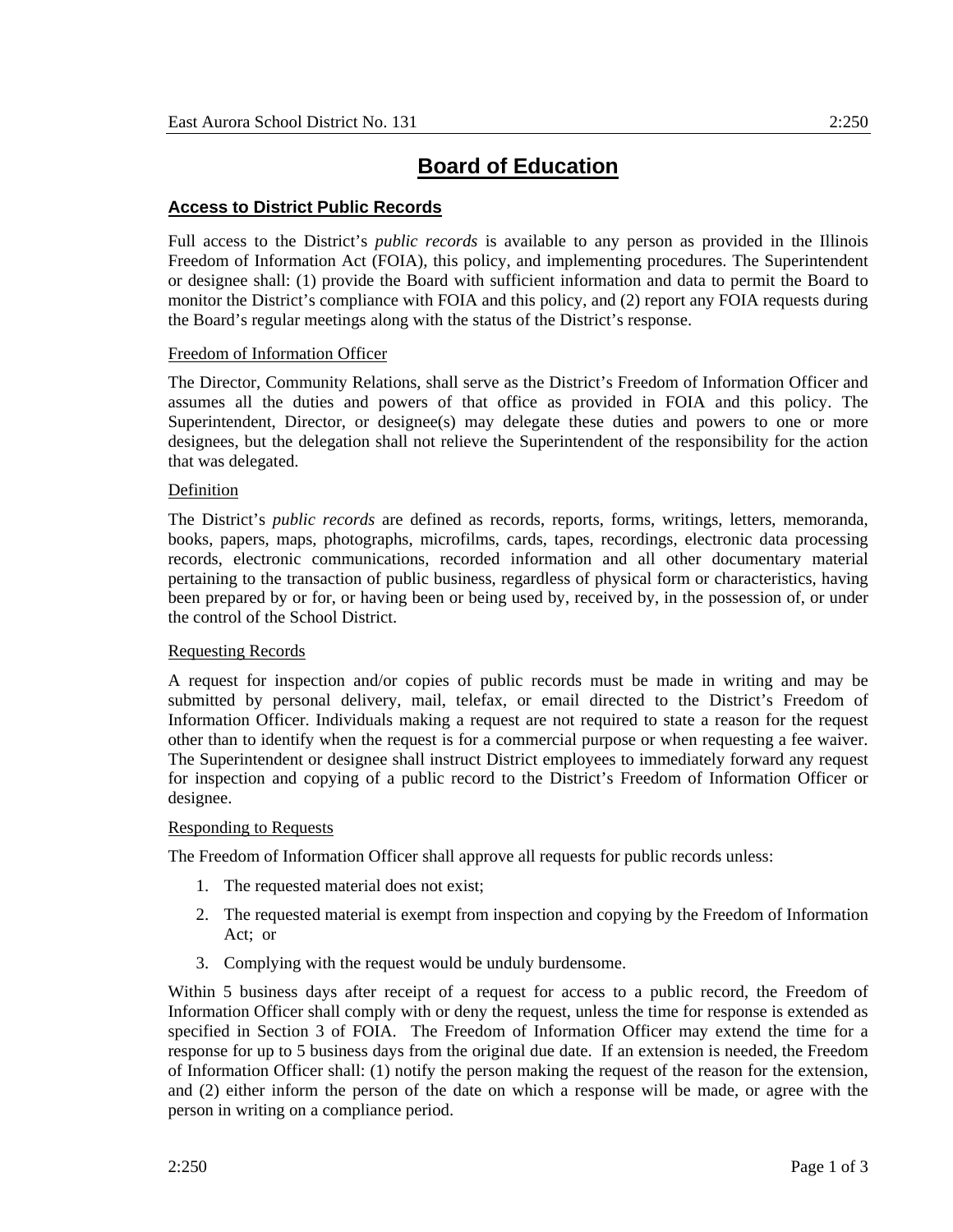The time periods are extended for responding to requests for records made for a *commercial purpose*, requests by a *recurrent requester*, or *voluminous requests*, as those terms are defined in Section 2 of FOIA. The time periods for responding to those requests are governed by Sections 3.1, 3.2, and 3.6 of FOIA.

When responding to a request for a record containing both exempt and non-exempt material, the Freedom of Information Officer shall redact exempt material from the record before complying with the request.

## Copying Fees

Persons making a request for copies of public records must pay any and all applicable fees. The Freedom of Information Officer shall establish a fee schedule that complies with FOIA and this policy and is subject to the Board's review. The fee schedule shall include copying fees and all other fees to the maximum extent they are permitted by FOIA, including without limitation, search and review fees for responding to a request for a *commercial purpose* and fees, costs, and personnel hours in connection with responding to a *voluminous request*.

Copying fees, except when fixed by statute, shall be reasonably calculated to reimburse the District's actual cost for reproducing and certifying public records and for the use, by any person, of its equipment to copy records. In no case shall the copying fees exceed the maximum fees permitted by FOIA. If the District's actual copying costs are equal to or greater than the maximum fees permitted by FOIA, the Freedom of Information Officer is authorized to use FOIA's maximum fees as the District's fees. No copying fees shall be charged for: (1) the first 50 pages of black and white, letter or legal sized copies, or (2) electronic copies other than the actual cost of the recording medium, except if the response is to a *voluminous request*, as defined in FOIA.

A fee reduction is available if the request qualifies under Section 6 of FOIA. The Freedom of Information Officer shall set the amount of the reduction taking into consideration the amount of material requested and the cost of copying it.

#### Fees for Responding to a Request for a Commercial Purpose

In addition to copying fees, persons making a request for a *commercial purpose,* as defined in FOIA, must pay a fee of \$10 for each hour spent by personnel in searching for and retrieving the record. However, no fees shall be charged for the first 8 hours spent by personnel in searching for or retrieving a requested record. The District also charges the actual cost of retrieving and transporting public records from an off-site storage facility when the public records are maintained by a third-party storage facility under contract with the District. Whenever the District charges any fees to a requester making a commercial request, the Freedom of Information Officer shall provide the requester with an accounting of all fees, costs, and personnel hours in connection with the request for public records.

#### Access

The inspection and copying of a public record that is the subject of an approved access request is permitted at the District's administrative office during regular business hours, unless other arrangements are made by the Freedom of Information Officer.

Many public records are immediately available from the District's website including, but not limited to, a description of the District and the methods for requesting a public record. The Freedom of Information Officer shall direct a requester to the District's website if a requested record is available there. If the requester is unable to reasonably access the record online, he or she may resubmit the request for the record, stating his or her inability to reasonably access the record online, and the District shall make the requested record available to inspection and copying as otherwise provided in this policy.